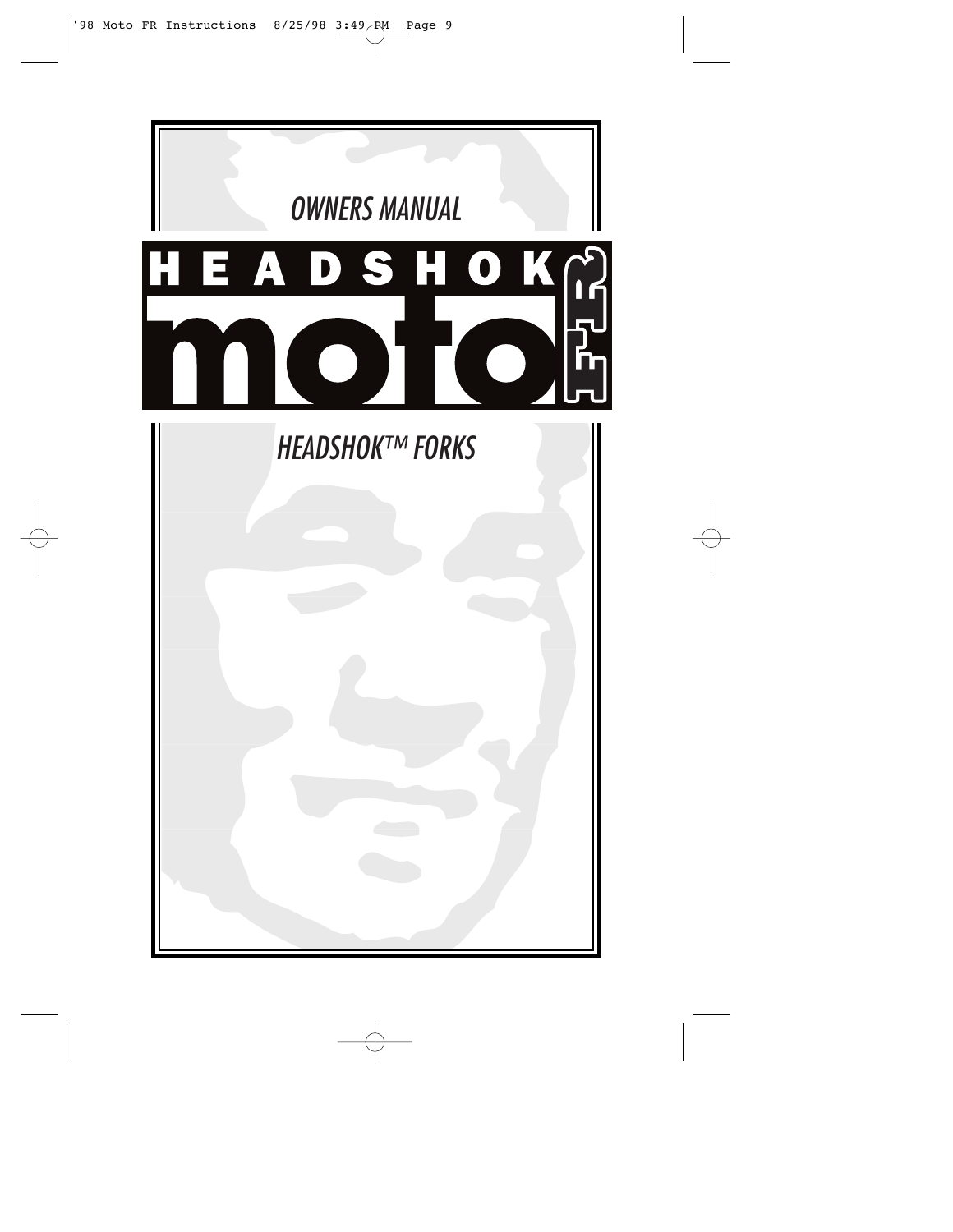# 1998 HEADSHOK MOTO FR INSTRUCTIONS

The HeadShok Moto FR combines the versatility of a triple-clamp fork with the superior stiction-free performance of all the HeadShok forks. Unlike the other telescoping-blade suspension forks on the market, which use plastic or steel bushings to isolate the upper and lower sliding sections of the fork, the Moto FR's suspension rolls up and down on needle bearings. These needle bearings virtually eliminate stiction that plagues bushing-type suspension forks.

The Moto FR uses a combination Coil/MCU spring element located in one fork blade to provide 100mm of plush front wheel travel. The other fork blade contains the Moto FR's hydraulic damper cartridge, with its five-position Damping Dial.

The Moto FR's hydraulic damper cartridge has four separate damping circuits (high speed compression and rebound, low speed compression and rebound), allowing the suspension to react to small bumps differently than it does to large impacts. The high-speed damping circuits are adjustable, allowing the rider to customize the ride of the bike to his or her liking.

## **DAMPING DIAL**

The Moto FR's slow speed damping can be adjusted via a five-position Damping Dial while the bike is being ridden. A 90 deg. turn of the dial changes the damping from fully open and plush to firm, reducing the bouncing sometimes induced by hard pedaling in a climb.

Note: This adjustment is biased toward the fork's rebound damping. If the fork is compressed while the dial is turned all the way to the right (clock-wise), it will rebound very slowly, or not at all, depending on spring preload. When the Damping Dial is turned back to the left (counter clockwise), the fork should rebound. This feature is designed into the system, to allow the rider to stiffen the fork in a climb while simultaneously steepening the head tube angle.

*WARNING: Use great care and pay close attention to the road or trail in front of you while turning the Damping Dial. Adjusting the fork can be distracting, and it is possible to lose control of the bicycle if your eyes wander from the surface directly in your path. Also remember that your balance and steering control change as soon as you remove one hand from the handlebars. If you are at all unsure of your ability to control the bike while adjusting the suspension fork, or if your are on a rough surface or a busy road, please stop before attempting to adjust the fork.*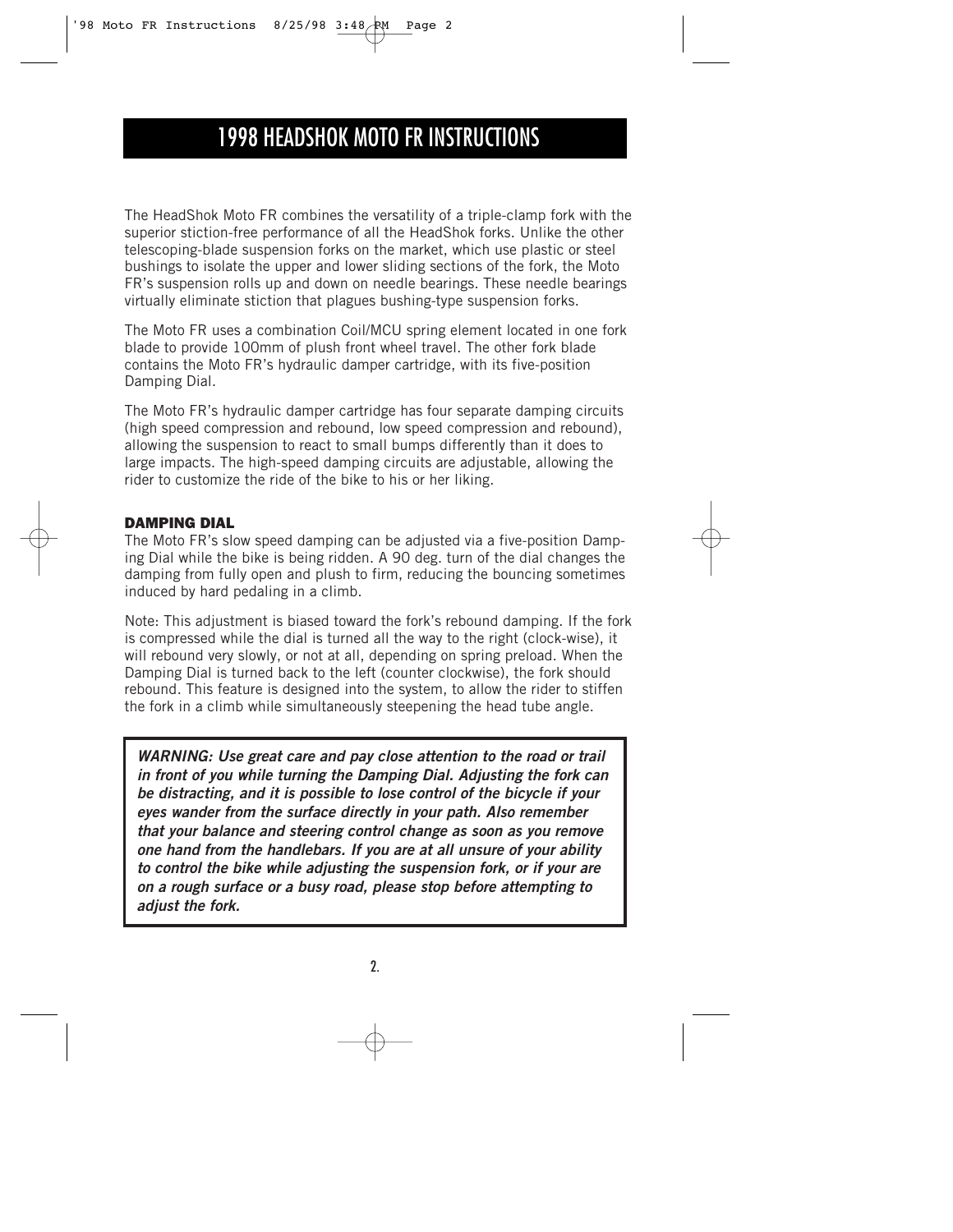## **Initial Setup**

Installation of fork in frame

1. Begin with the fork assembled, but with the top crown removed. The headset cups should already be pressed into the frame.

2. Install crown race on steerer tube.

3. Insert the steerer tube into the head tube. Install upper parts of headset.

4. Press a 1" star-fangled nut into the steerer tube.

5. Install both frame bumpers on the stanchion tubes. Adjust the bumpers up or down so that the bumpers (and not the stanchions) contact the frame when the handlebar is turned to either side.

6. Install the top crown on top of the upper headset cup.

7. Install the headset spacers and stem on top of the top crown.

8. Use an Aheadset top cap specifically designed for a  $1\frac{1}{8}$ " alloy steerer tube. Complete the headset adjustment as usual. When the headset is adjusted, apply grease to steerer tube clamp bolts and tighten to 6-8 ft-lbs.

## **Frame bumpers for stanchion tubes**

To keep the aluminum stanchion tubes from hitting the frame, the Moto FR fork is equipped with frame bumpers that slide onto the stanchion tubes. These bumpers (part #105417) should be adjusted so that they contact the frame when the handlebar is turned in either direction. These bumpers will not protect the frame or fork in all possible circumstances. Any damage to the Moto fork or to a frame resulting from the fork hitting the frame is not covered by warranty.

## **Spring preload**

*Bike size..... comes with...* Small Green Medium Blue Large Blue Extra Large Red *Rider weight range Recommended spring Spring Kit code* 150 lbs. or less Green HD135/GRE 140 - 200 lbs. Blue HD135/BLU

190 lbs. or more. Red Red HD135/RED

There are three different springs available for the Moto FR fork. Refer to the chart below to determine which spring suits you best.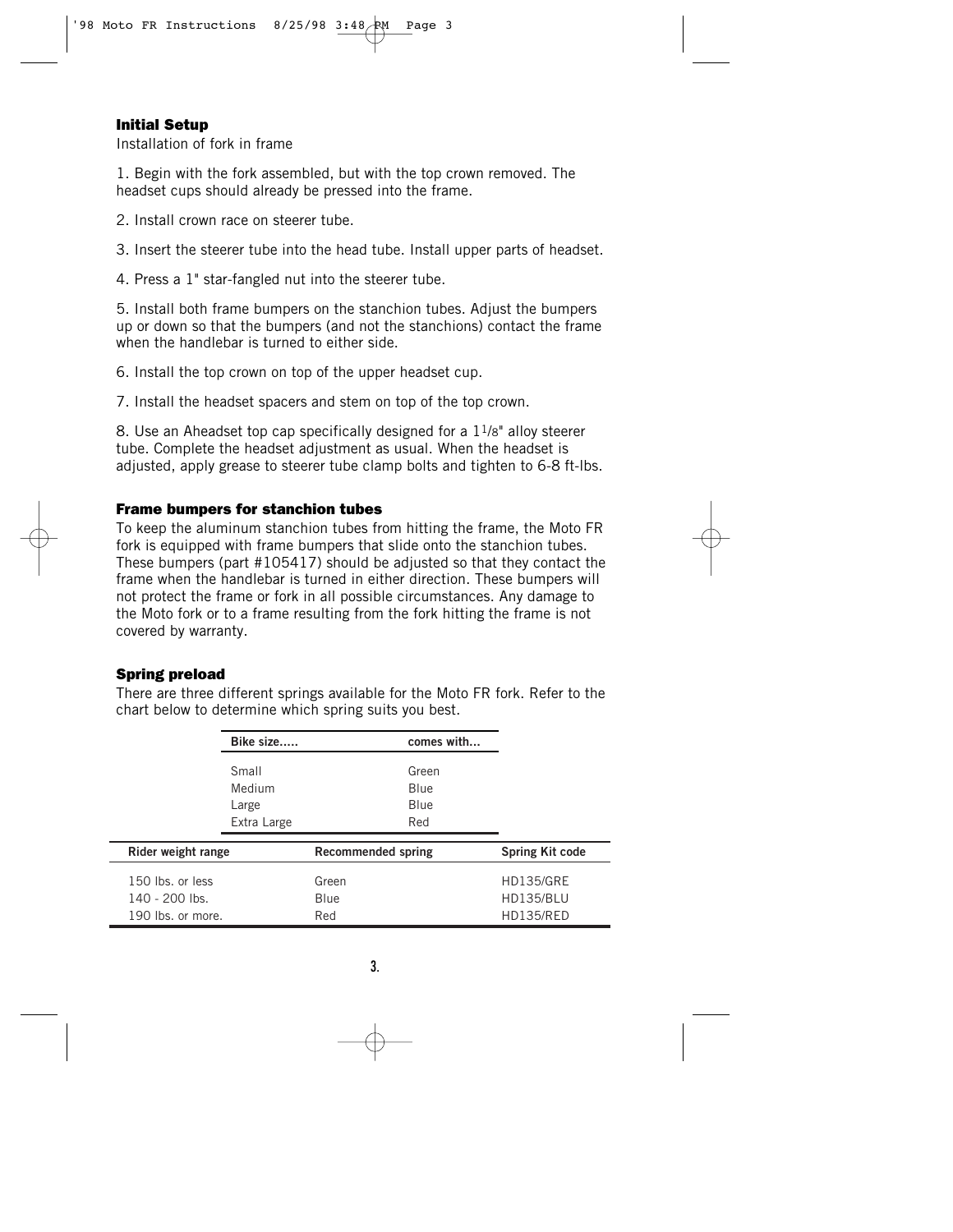We recommend adjusting the preload of the Moto FR fork so that the suspension "sags in", or compresses, 1/4" when the rider sits on the bike in a neutral, relaxed riding position. To adjust spring preload, begin by removing the cap on the spring side of the fork (the side opposite the Damping Dial). Use a small screwdriver to pry the cap up. Insert a long 5mm Allen wrench into the hole, and turn the Allen screw within the fork clockwise to increase preload or counter-clockwise to reduce preload.

## **Head Tube Angle adjustment**

Once spring preload is set, the head tube angle may be adjusted. This is done by changing the position of stanchion tubes within the fork's triple clamps.

1. Loosen outer caps of both stanchion tubes with pin-spanner wrench. Compress fork so that it is at the bottom of its travel.

2. Loosen stanchion clamp bolts, and slide stanchion tubes up in the clamps until the bottom crown is 15mm from the front tire (Fig.1). Mark the stanchions at this point with a marker or tape. This is the lowest safe adjustment for the fork crown.

3. Apply some grease to the threads of the outer caps and re-tighten into the stanchion tubes.

4. From this point, slide the top and bottom crowns up the stanchions until the desired head tube angle is located. Use a Smart Level(tm) digital level or similar device to determine the head tube angle.

Remember that the Moto FR fork is designed to be adjusted so that the fork sags 1/4" to 3/8" when the rider sits on the bike. To compensate for this, set the head tube angle with the bike unloaded, then slide the triple clamps up the stanchion tubes 1/4" to 3/8" before tightening the stanchion clamp bolts.

5. Apply grease to the threads of all 4 stanchion clamp bolts and tighten to 6-8 ft-lbs.

6. To do a final check of the bike's head tube angle, begin by setting the preload of both the front and rear shocks. Check the head tube angle with the rider seated on the bike.

NOTE: The tops of the stanchions must be at least 2mm above the top crown (Fig.1).

On some frames with long head tubes, it is impossible to get a desirable head tube angle and maintain this safe adjustment. In these cases, a special "dropdown" top crown must be used. The drop-down top crown is available through Cannondale/HeadShok dealers.

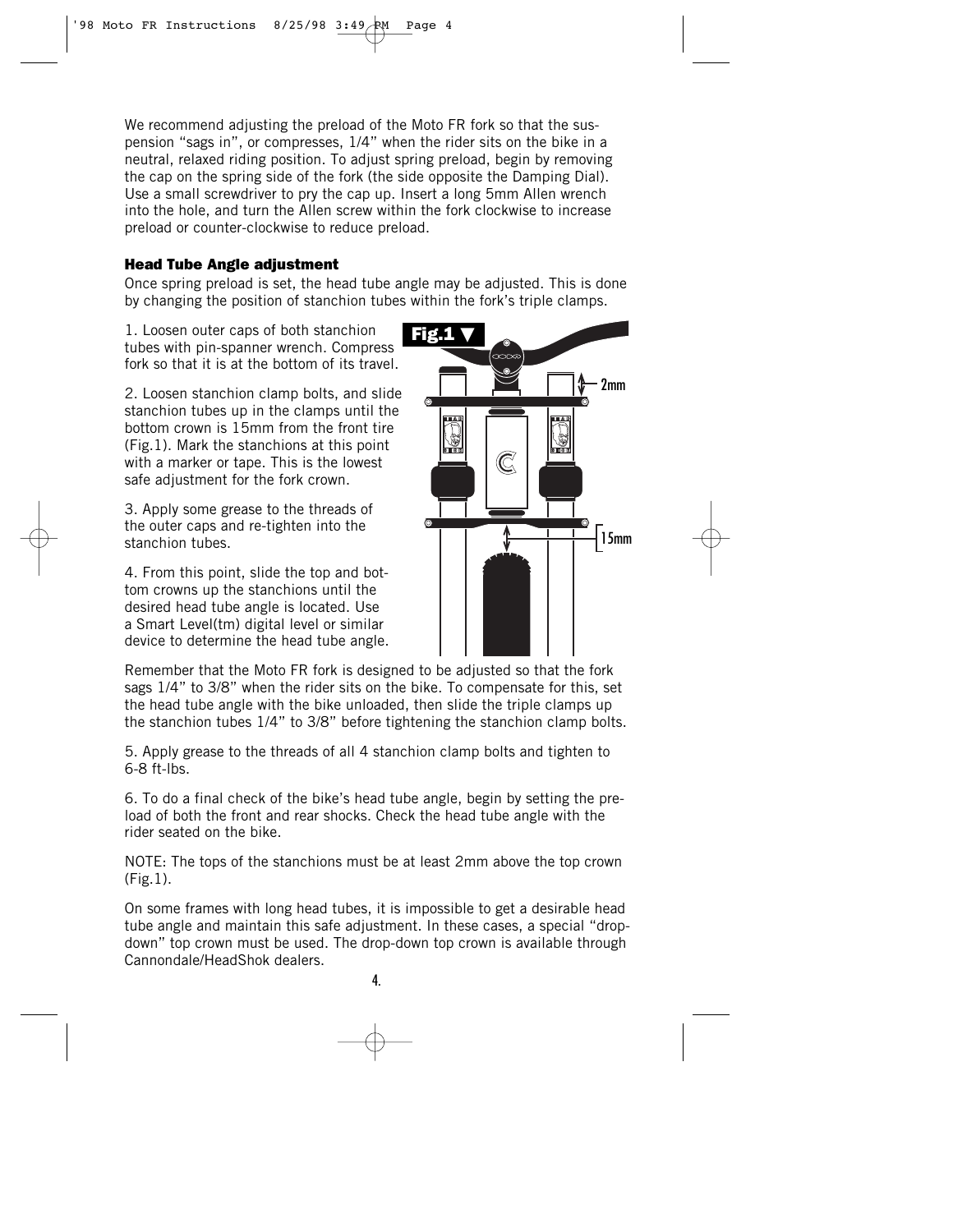## **Damping Dial setup**

1. Turn tuning shaft clockwise until it stops. Do not force the tuning shaft! Tightening the shaft with excessive force will damage the cartridge (Fig.2).

2. Loosen set screw located in side of Damping Dial. Install dial on tuning shaft, with ball plunger set into machined groove in top of fork. Turn dial clockwise to its stop.

3. Press down firmly on Damping Dial while tightening set screw in side of dial (Fig.3).

Check the function of the suspension fork in each of the five positions of the Damping Dial. When the dial is turned all the way to the right (clock-wise), the fork's rebound damping should be very slow. Likewise, when the dial is turned to the left, the re-bound damping should be very quick. Please note that the Moto FR fork is not designed to have a firm lock-out  $*$ 



\*For explanation of the dial's function, refer to the "Damping Dial" section at the beginning of this booklet.

Caution: Do not back the tuning shaft out more than one full turn from its clockwise limit. Oil loss will occur if the shaft is loosened too far.

## **MAINTENANCE**

## **Washing**

IMPORTANT: When washing the Moto FR fork, be very careful not to spray water directly into the upper ends of the fork boots. The upper ends of the fork boots cover vent holes in the fork (Fig.4). Water must not be sprayed into these vent holes, or damage to the fork's needle bearings will result. If the fork requires a thorough cleaning, the vent holes should be sealed first.

To seal the vent holes, peel the hood up, exposing the filter. Cut the filter and remove (Fig.5). Seal the vent holes with tape, and repeat the process for the other stanchion before washing the fork. The filters should be washed separately and dried. To re-install, stuff the filter into the hood, making sure that it covers the vent holes completely.

The painted surfaces of the fork may be cleaned with mild detergent and water. If desired, a coating of wax may be applied.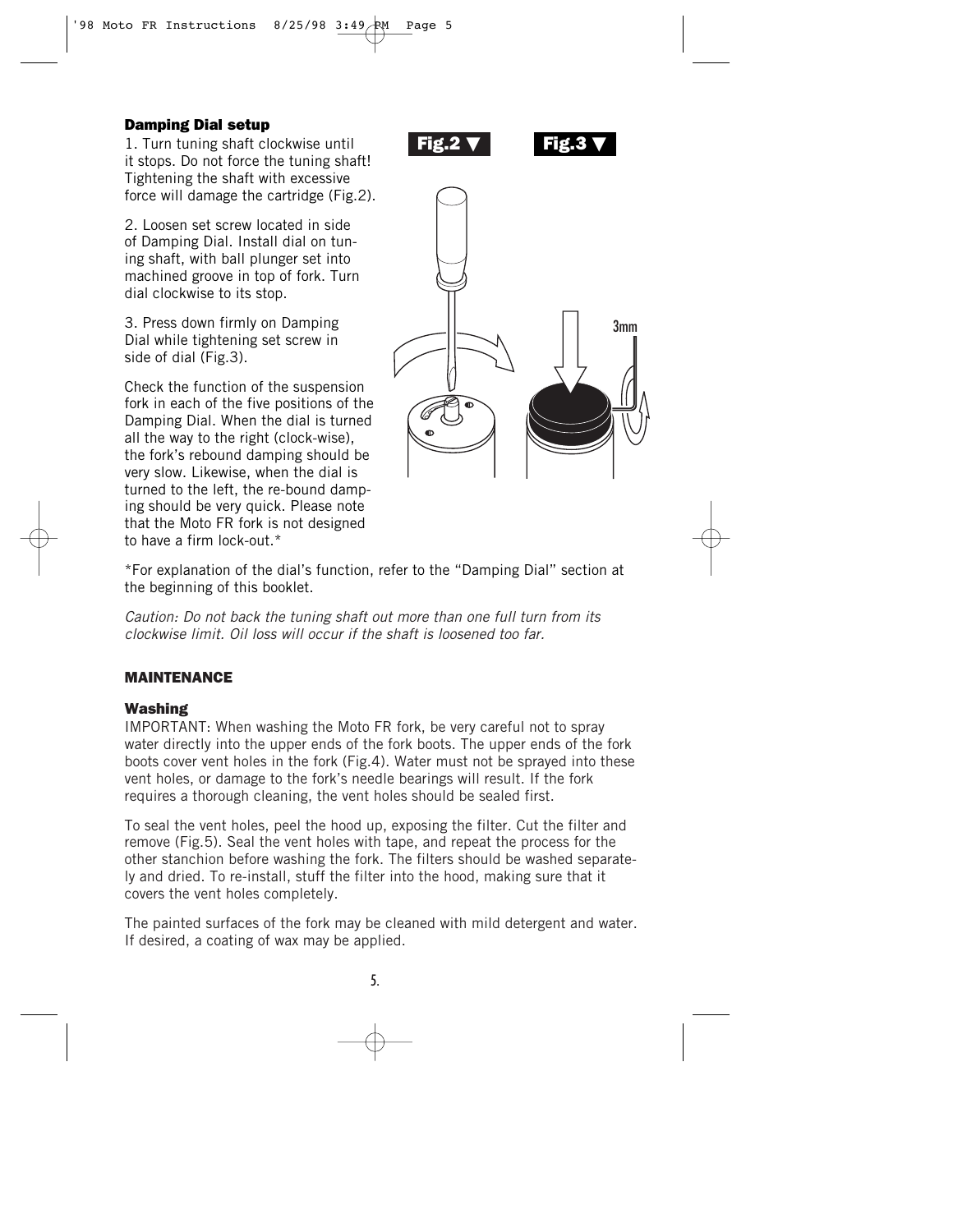

## **Boot/Seal Inspection**

IMPORTANT: Inspect the fork boots frequently for cuts, tears, or broken zipties. If damage is found, do not ride the fork until the boot or zip-tie is replaced. The fork boots protect the needle bearings and bearing races from water, dirt, and other contaminants. If a fork is ridden with a torn or unsealed boot, damage to the fork may result. Such damage is not covered under warranty.

## **Damper Cartridge Oil Change/Seal Replacement**

The oil in your fork's damper cartridge should be replaced every 50 hours of riding, or at least once a year. The seals in the cartridge require less frequent attention, and should be replaced every two years, or as needed. These procedures require unique tools and substantial expertise with hydraulic suspension systems. Therefore, they should only be performed by an experienced mechanic at an Authorized HeadShok Service Center.

Needle Bearing Lubrication

The needle bearings in the HeadShok suspension fork should be lubricated at least once a year. This procedure requires partial disassembly of the suspension fork, and therefore must only be performed by an experienced mechanic at an Authorized HeadShok Service Center.

Custom Tuning the High-Speed Damping

The high-speed (big impact) compression damping and rebound damping are both adjusted by changing valve shims within the cartridge. Since this procedure requires several unique tools and expertise with hydraulic suspension, it should only be performed by an experienced bicycle mechanic at an Authorized HeadShok Service Center. See your dealer for more information regarding the fine-tuning of your HeadShok Moto FR suspension fork.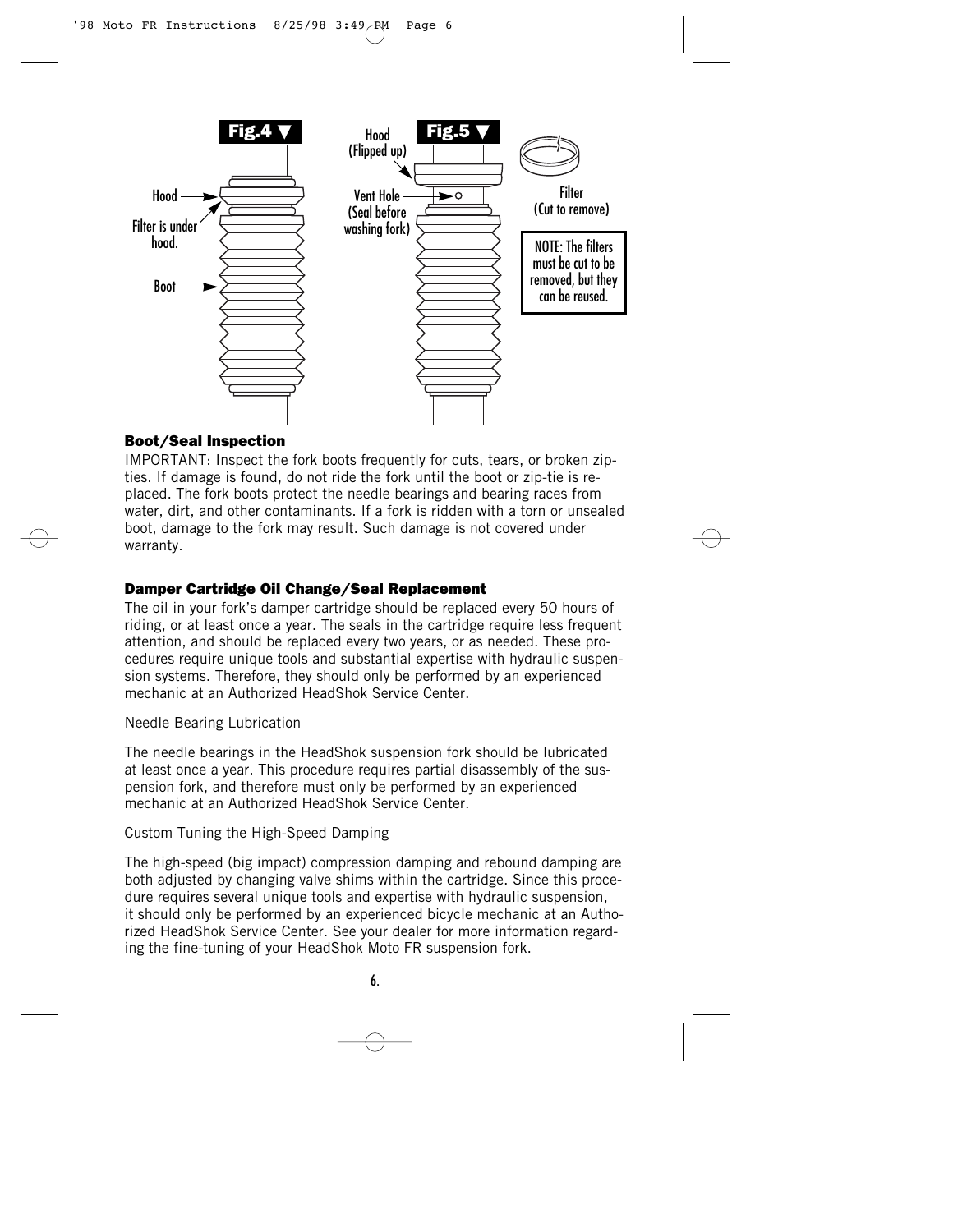#### **HEADSHOK WARRANTY**

All HeadShok forks and their internal assemblies are warrantied against manufacturing defects in materials and/or workmanship for a period of one year from the date of purchase.

Not covered under warranty is damage resulting from improper adjustment or maintenance, lack of maintenance, crashes, alterations, or use judged by HeadShok to be excessive or abusive.

#### **Please note:**

This booklet is meant to supplement, not replace, your bicycle owner's manual. The bicycle owner's manual contains valuable information regarding safe operation, adjustment, and maintenance of your bicycle, as well as more complete warranty information. Please read the bicycle owner's manual thoroughly before riding your bicycle, and keep it and this booklet for future reference.

For warranty related questions, or for technical assistance with any procedures in this booklet, contact HeadShok at one of the numbers listed below.

> Japan: 0722-99-9399 Australia: 612-9979-5851

U.S. and Canada: 888-HEAD-SHK (888-432-3745) Europe: (31) 5415-89898